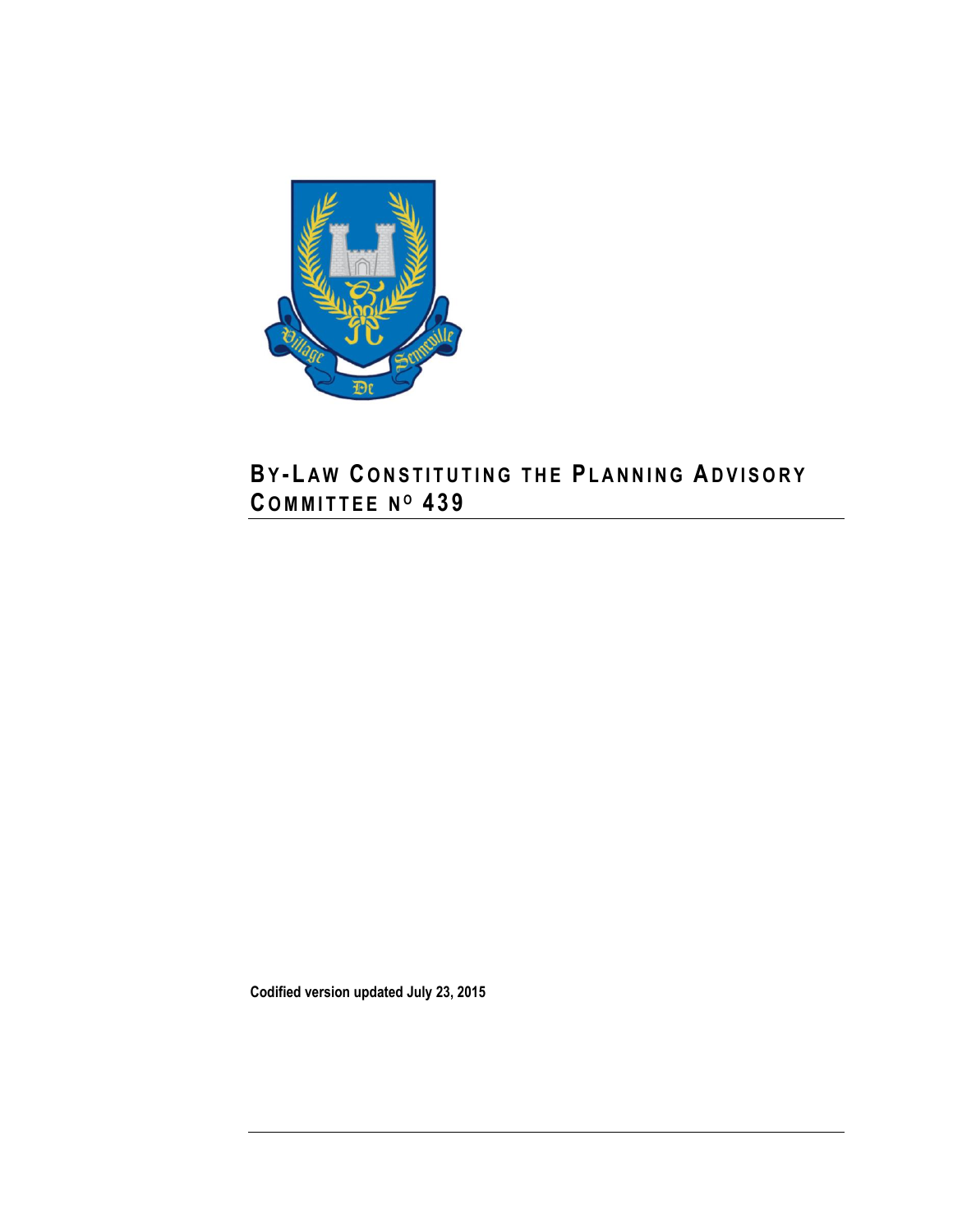## PROVINCE OF QUEBEC VILLAGE OF SENNEVILLE

BY-LAW Nº 439

### BY-LAW CONSTITUTING THE PLANNING ADVISORY COMMITTEE

NOTICE OF MOTION: MAY 27, 2013 ADOPTION: JULY 2, 2013 COMING INTO FORCE: AUGUST 21, 2013

| <b>By-law modifications</b> |  |  |  |  |
|-----------------------------|--|--|--|--|
| <b>Coming into force</b>    |  |  |  |  |
| MAY 6, 2015                 |  |  |  |  |
|                             |  |  |  |  |
|                             |  |  |  |  |
|                             |  |  |  |  |
|                             |  |  |  |  |
|                             |  |  |  |  |
|                             |  |  |  |  |
|                             |  |  |  |  |
|                             |  |  |  |  |

## **THE MUNICIPAL COUNCIL DECREES THE FOLLOWING:**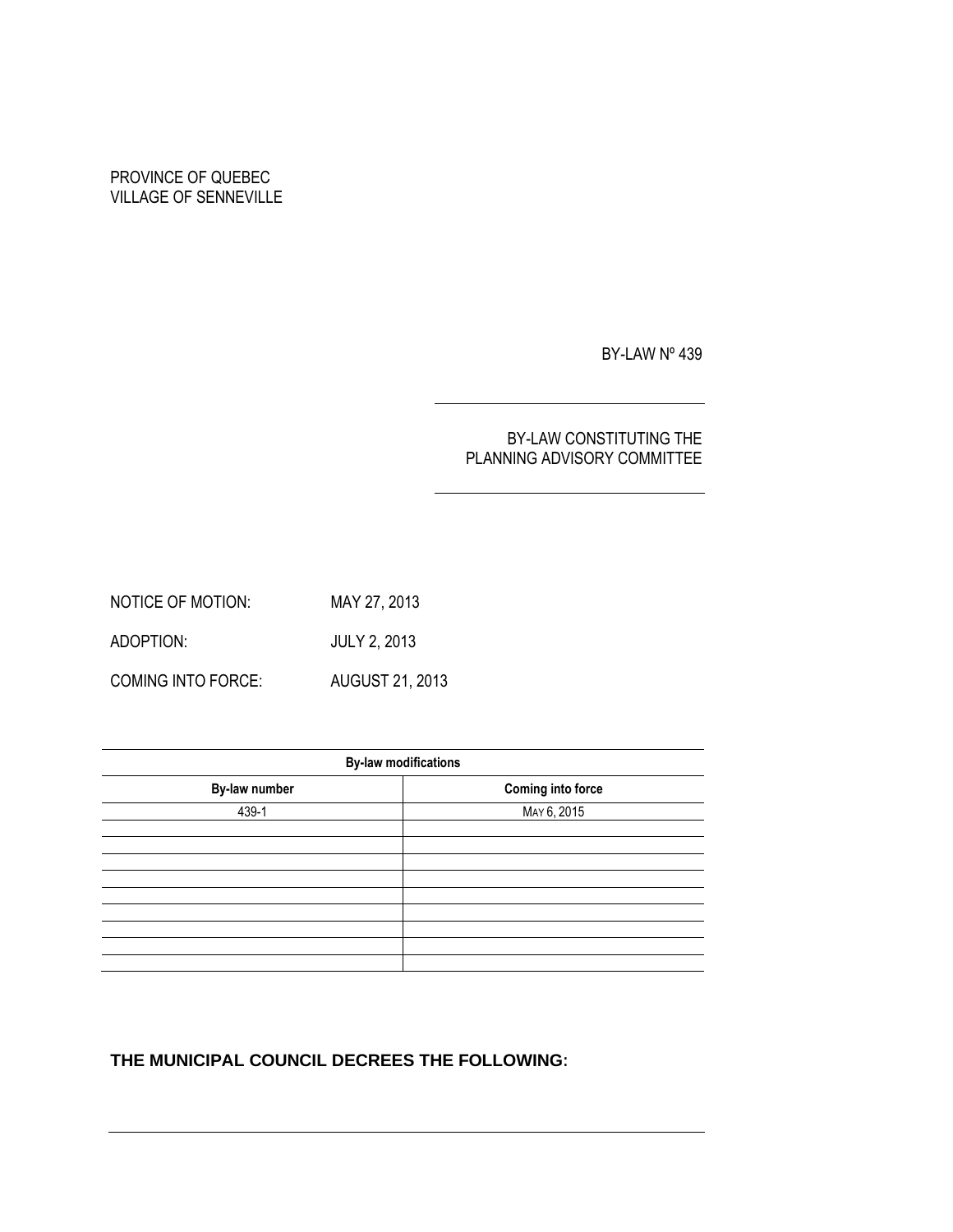

## **BY - L A W C O N S T I T U T I N G T H E PL A N N I N G AD V I S O R Y C O M M I T T E E N <sup>O</sup> 4 3 9**

**TABLE OF CONTENTS**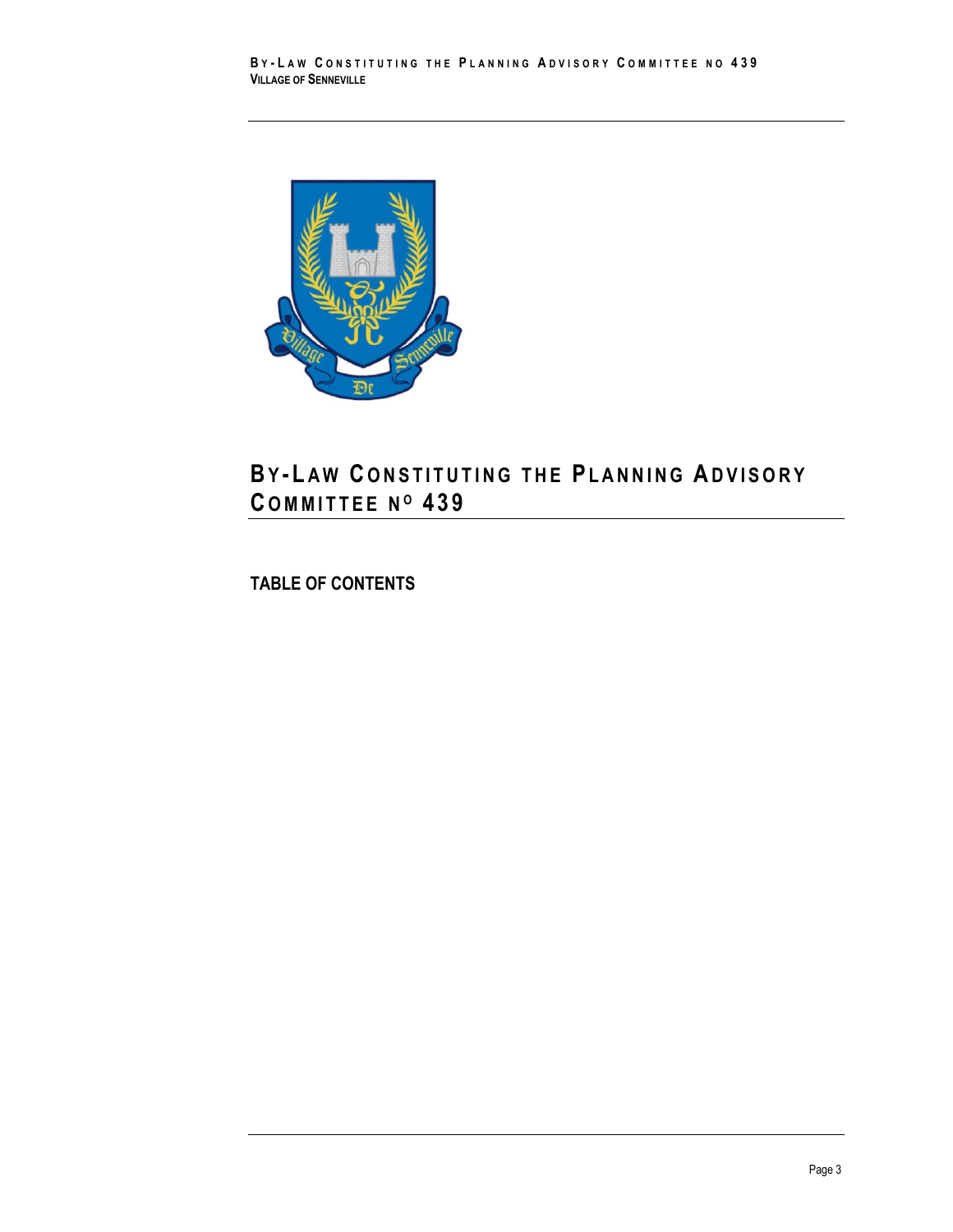## **TABLE OF CONTENTS**

| Division 1.1:                                                                                     |  |                                                                              |  |  |  |
|---------------------------------------------------------------------------------------------------|--|------------------------------------------------------------------------------|--|--|--|
| 1.1.1<br>1.1.2<br>1.1.3<br>1.1.4                                                                  |  |                                                                              |  |  |  |
| Division 1.2:                                                                                     |  |                                                                              |  |  |  |
| 1.2.1<br>1.2.2<br>1.2.3<br>1.2.4                                                                  |  |                                                                              |  |  |  |
|                                                                                                   |  | CHAPTER 2: Responsibilities, Composition and Functioning of the Committee  9 |  |  |  |
| Division 2.1:                                                                                     |  |                                                                              |  |  |  |
| 2.1.1<br>2.1.2<br>2.1.3<br>2.1.4                                                                  |  |                                                                              |  |  |  |
| Division 2.2:                                                                                     |  |                                                                              |  |  |  |
| 2.2.1<br>2.2.2<br>2.2.3                                                                           |  |                                                                              |  |  |  |
| Division 2.3:                                                                                     |  |                                                                              |  |  |  |
| 2.3.1<br>2.3.2<br>2.3.3<br>2.3.4<br>2.3.5                                                         |  |                                                                              |  |  |  |
| Division 2.4:                                                                                     |  |                                                                              |  |  |  |
| 2.4.1<br>2.4.2<br>2.4.3<br>2.4.4<br>2.4.5<br>2.4.6<br>2.4.7<br>2.4.8<br>2.4.9<br>2.4.10<br>2.4.11 |  |                                                                              |  |  |  |
|                                                                                                   |  |                                                                              |  |  |  |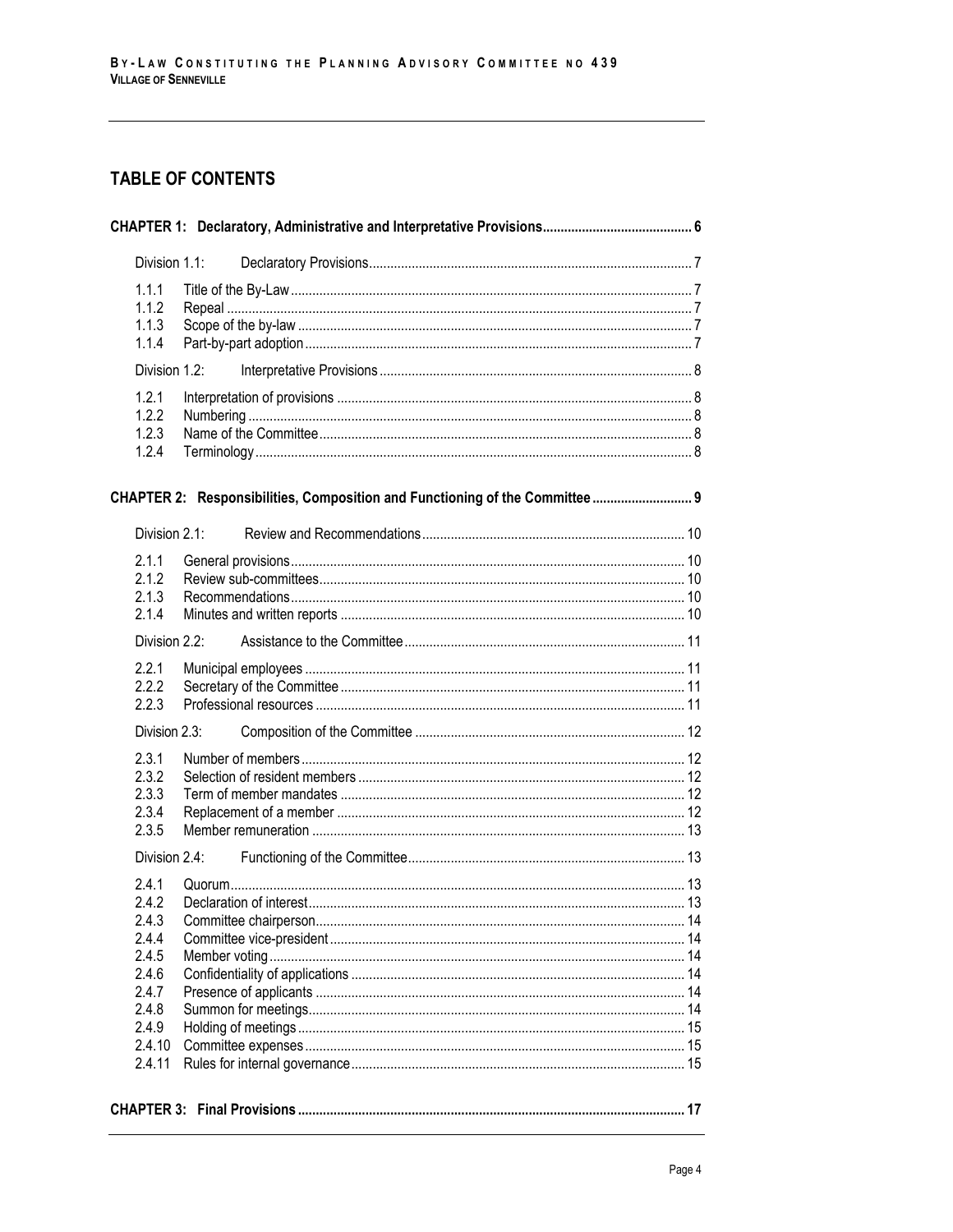#### **B Y - L A W C O N S T I T U T I N G T H E P L A N N I N G A D V I S O R Y C O M M I T T E E N O 439 VILLAGE OF SENNEVILLE**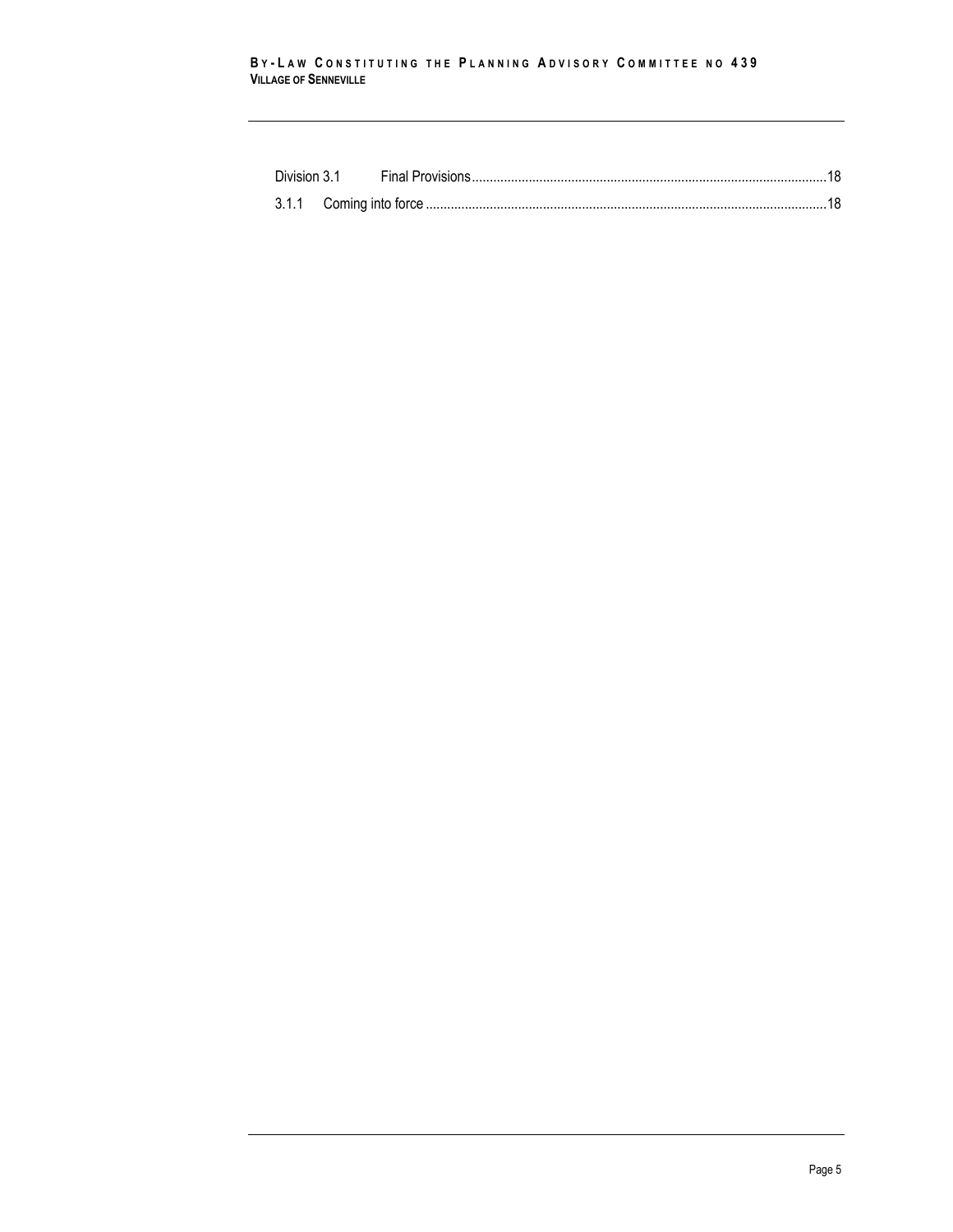

# **BY - L A W C O N S T I T U T I N G T H E PL A N N I N G AD V I S O R Y C O M M I T T E E N <sup>O</sup> 4 3 9**

<span id="page-5-0"></span>**CHAPTER 1:** 

**Declaratory, Administrative and Interpretative Provisions**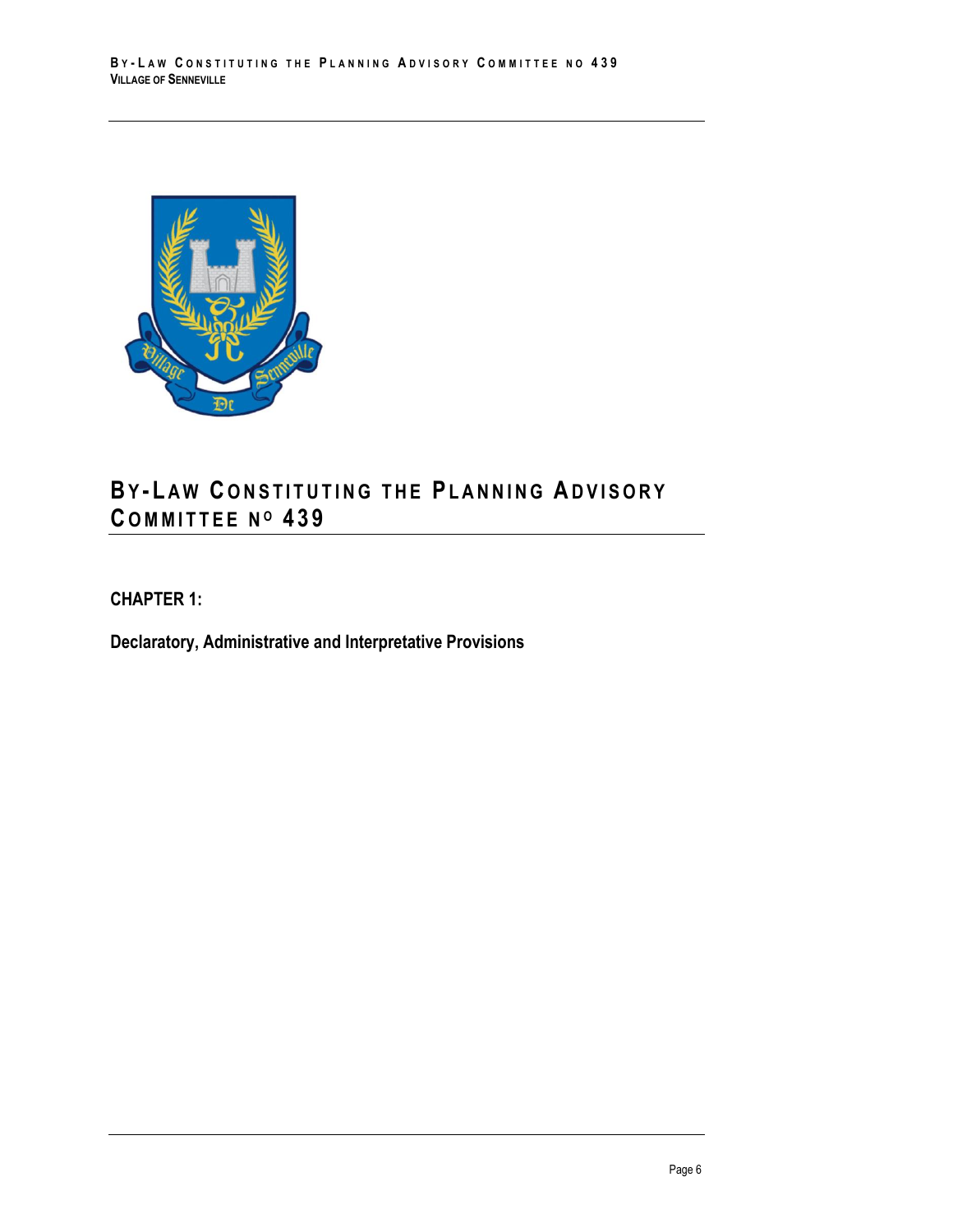## <span id="page-6-0"></span>**Division 1.1: Declaratory Provisions**

#### <span id="page-6-1"></span>**1.1.1 Title of the By-Law**

This by-law bears the title *« By-Law Constituting the Planning Advisory Committee »* and carries the number 439.

#### <span id="page-6-2"></span>**1.1.2 Repeal**

The present by-law repeals By-Law 421, entitled « *By-Law Constituting the Planning Advisory Committee for the Village of Senneville and Establishing its Rules of Governance and Replacing By-Law 389 on the same topic* », as modified by all of its amendments as well as any incompatible provision in another by-law.

#### <span id="page-6-3"></span>**1.1.3 Scope of the by-law**

The present by-law's purpose is to constitute a Planning Advisory Committee for the Village of Senneville. It establishes the responsibilities, composition and rules of operation of the Planning Advisory Committee.

#### <span id="page-6-4"></span>**1.1.4 Part-by-part adoption**

The Municipal Council of Village of Senneville hereby declares that it is adopting the present by-law, chapter by chapter, division by division, section by section and article by article, paragraph by paragraph, sub-paragraph by sub-paragraph, so that if a part of the present by-law were to be declared null and void by a tribunal, such a decision would have no effect on the other parts of the by-law, except in cases where the significance and scope of the by-law or of one of its provisions should be altered or modified as a result.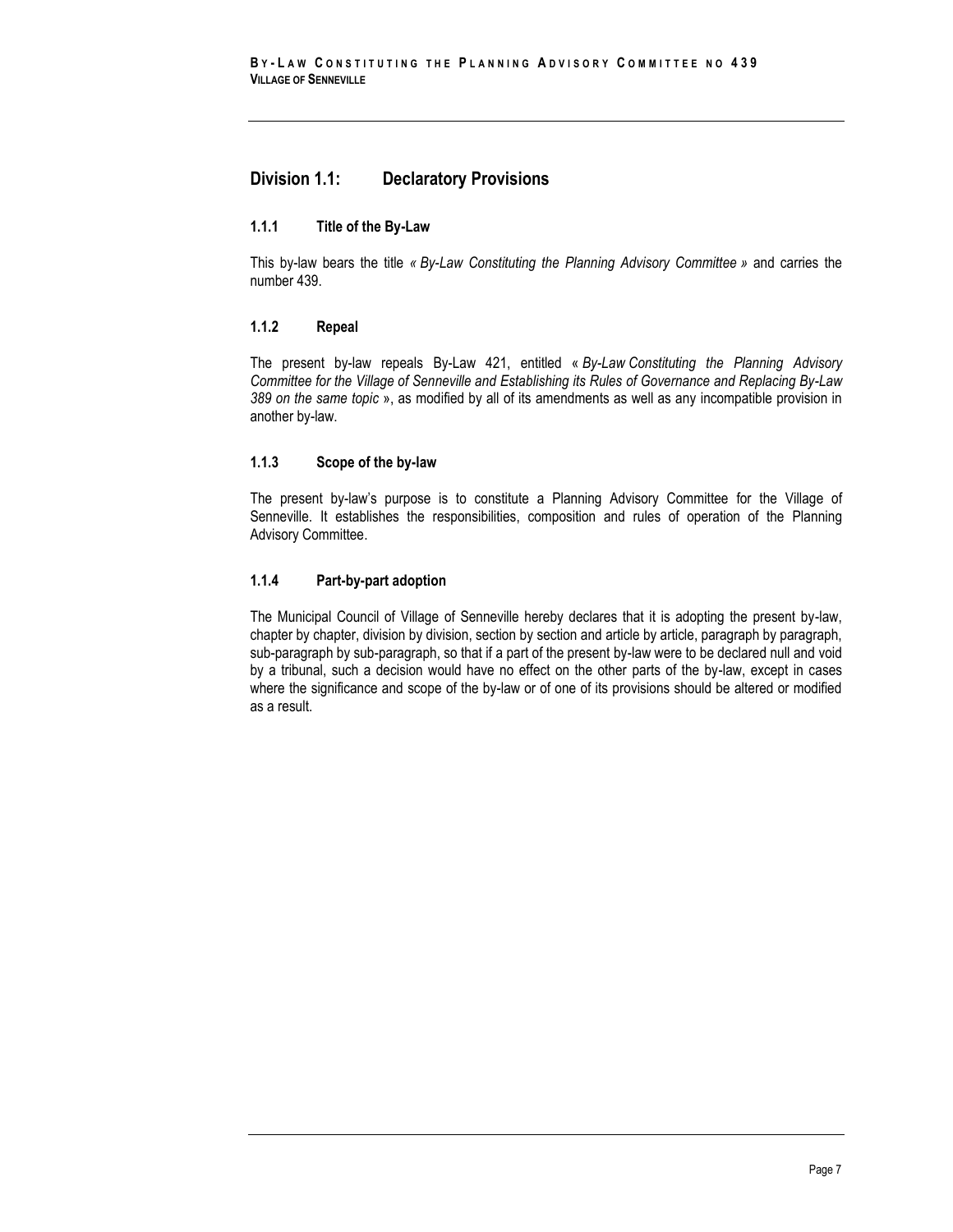### <span id="page-7-0"></span>**Division 1.2: Interpretative Provisions**

#### <span id="page-7-1"></span>**1.2.1 Interpretation of provisions**

Unless the context specifies otherwise, it is understood that:

- 1. The use of the words « MUST » and « SHALL » implies an absolute obligation;
- 2. The use of the verb « CAN » implies a non-obligatory option, except in the expression « CANNOT » which means « MUST NOT »;
- 3. The word « WHOMEVER » includes individuals and corporations.

The table of contents and the chapter titles, the divisions and the sections of the present by-law are provided to improve the text's readability. In the case of contradiction between the text and the concerned title(s) or the table of contents, the text prevails.

The dimensions, areas and other measures stated in the by-law are expressed in units of the International System.

#### <span id="page-7-2"></span>**1.2.2 Numbering**

The numbering method used in this by-law is the following (when the section's text does not contain numbering related to a paragraph or sub-paragraph, it is referred to as an indented line):

- 1. Chapter
- 1.1 Division
- 1.1.1 Section
	- Indented
		- 1. Paragraph
		- a) Sub-paragraph

#### <span id="page-7-3"></span>**1.2.3 Name of the Committee**

<span id="page-7-4"></span>The Planning Advisory Committee is designated by the term « Committee » in the present by-law.

#### **1.2.4 Terminology**

Unless there is an explicit indication of the contrary or unless the context indicates otherwise, the expressions, terms and words have the meaning and application attributed to them in the *Permits and Certificates By-Law*.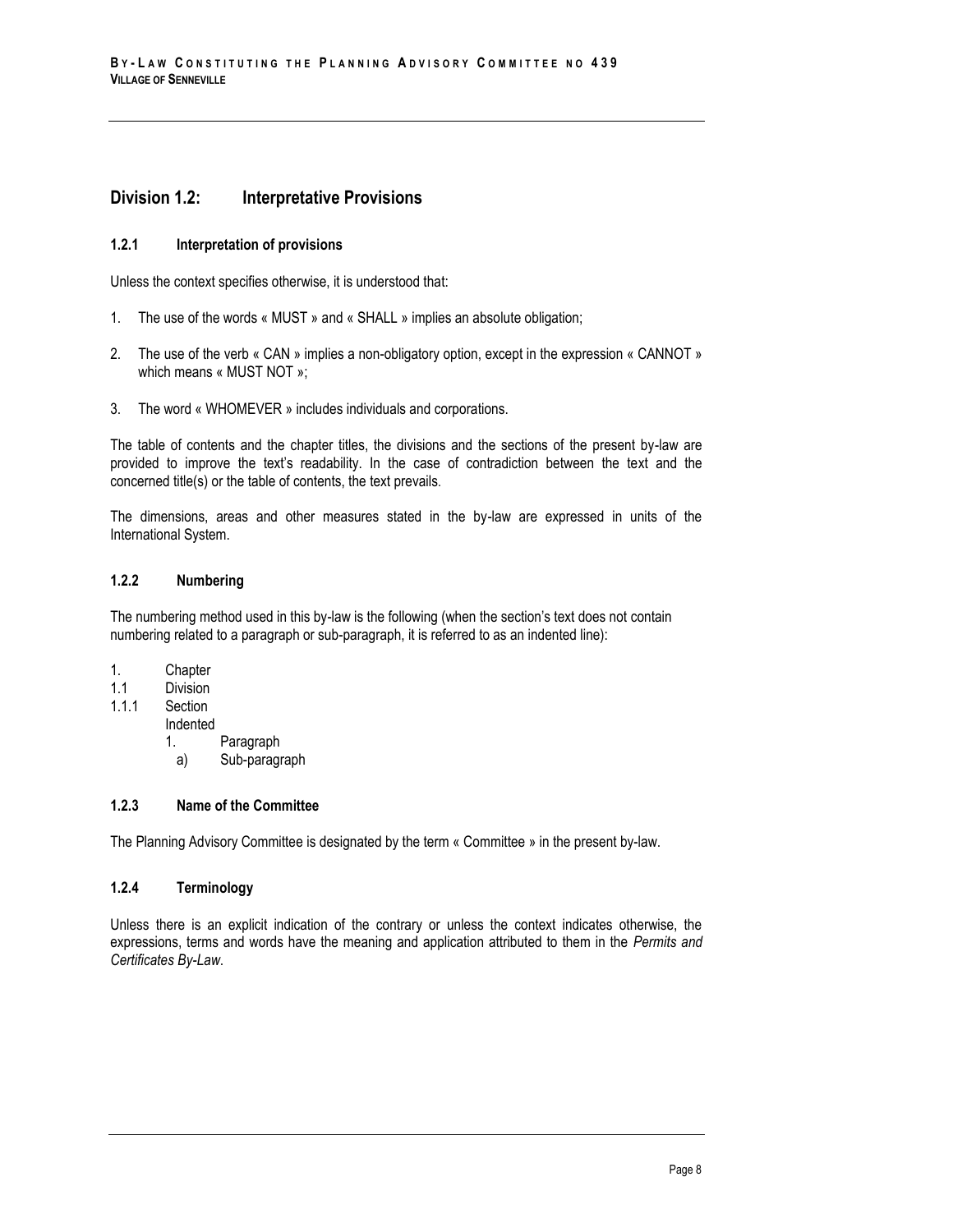

# **BY - L A W C O N S T I T U T I N G T H E PL A N N I N G AD V I S O R Y C O M M I T T E E N <sup>O</sup> 4 3 9**

## <span id="page-8-0"></span>**CHAPTER 2:**

**Responsibilities, Composition and Functioning of the Committee**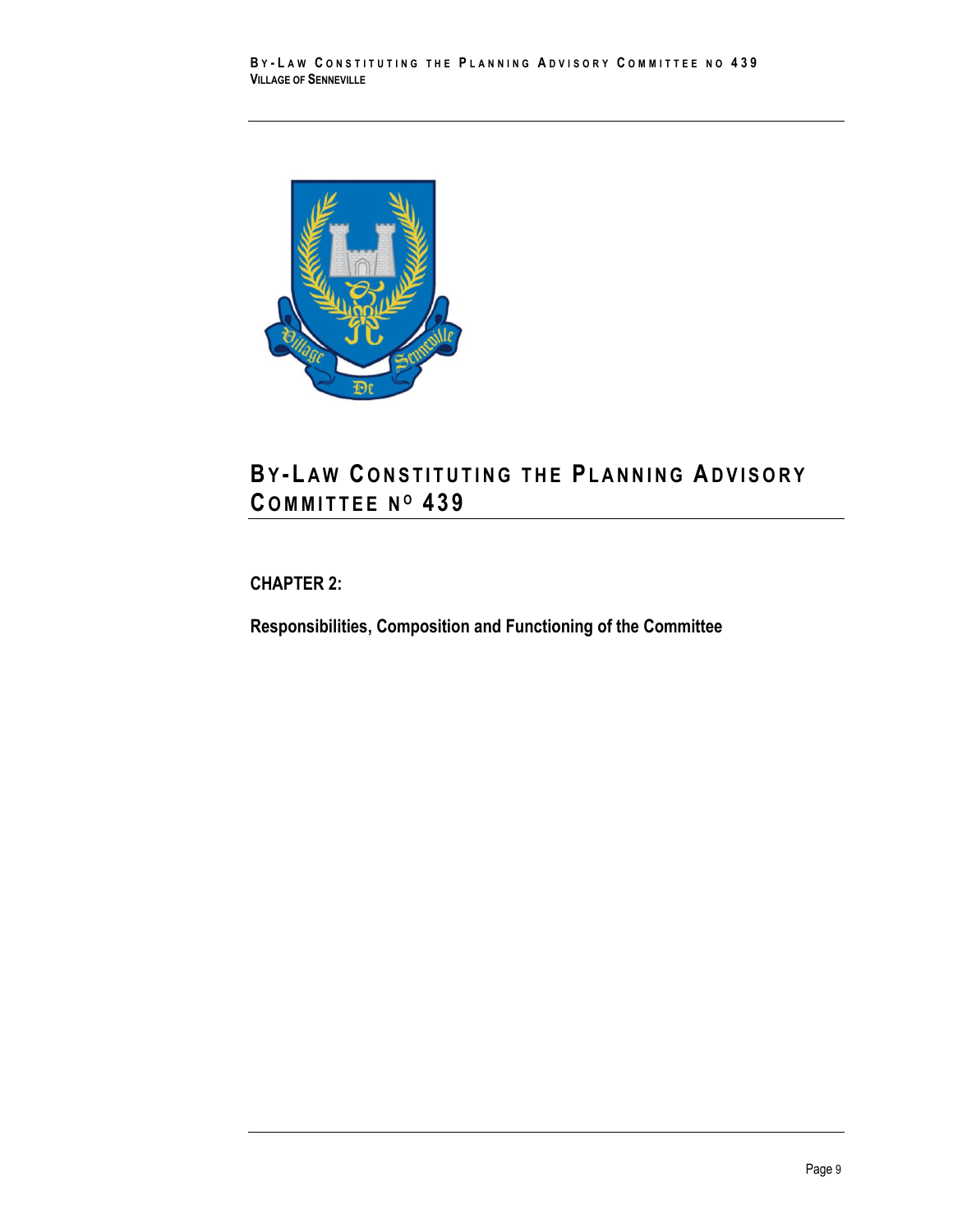## <span id="page-9-0"></span>**Division 2.1: Review and Recommendations**

#### <span id="page-9-1"></span>**2.1.1 General provisions**

The Committee has powers of review and recommendation on matters of urban planning, zoning, subdivision and building. Specifically, the Committee's functions are:

- 1. To review and submit recommendations to the Municipal Council on any application presented to the Committee in accordance with Chapter IV of the *Land Use Planning and Development Act,* RSQ, c A-19.1;
- 2. To review and submit recommendations upon request of the Municipal Council, on all draft urban planning by-laws, including modifications to these by-laws;
- 3. To review and submit recommendations upon request of the Municipal Council, on the Master Plan, including modifications to the Master Plan;
- 4. To review and submit recommendations on any matter presented, upon request of the Municipal Council or by the Committee's own initiative.

<span id="page-9-2"></span>The Committee also bears the powers and duties stated in the *Cultural Heritage Act*, RSQ, c P-9.002.

#### **2.1.2 Review sub-committees**

The Committee can create review sub-committees composed of its members or some of its members or, consistently with Municipal Council's authorization, of any other professional resource that can be of assistance to these sub-committees.

The review sub-committees may review any matter by their own initiative or matters that are submitted to them, other than the applications that are submitted to them in accordance with Chapter IV of the *Land Use Planning and Development Act,* RSQ, c A-19.1. The review sub-committees must provide the results of their research and review to the Committee in the form of reports.

#### <span id="page-9-3"></span>**2.1.3 Recommendations**

<span id="page-9-4"></span>The Committee's recommendations are submitted to the Municipal Council in the form of minutes.

#### **2.1.4 Minutes and written reports**

Minutes of the Committee's meetings must be drafted and filed in the Village's archives.

The Municipal Council can request that the Committee provide a written report on any matter covered in sections 2.1.1 and 2.1.2 of the present by-law.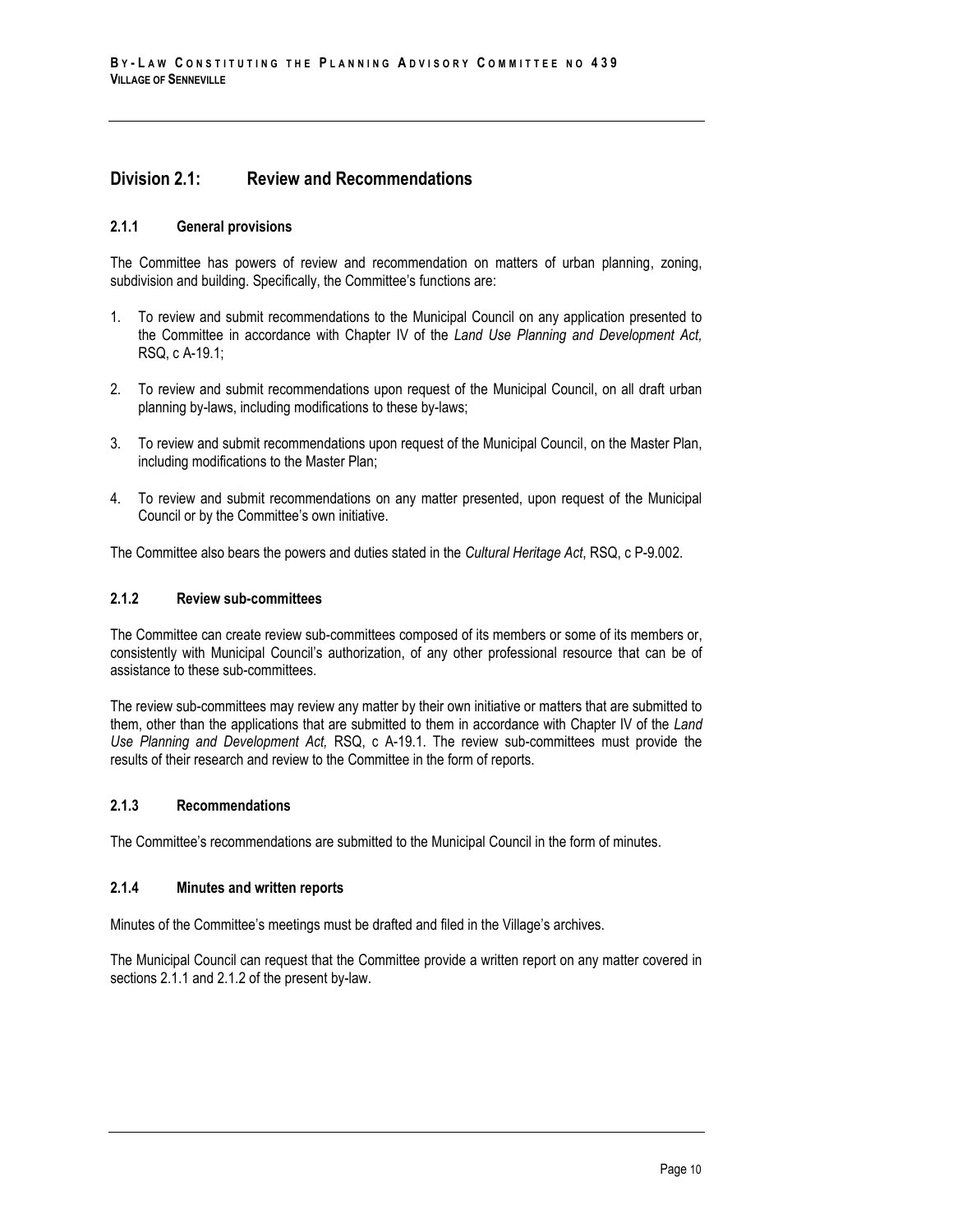## <span id="page-10-0"></span>**Division 2.2: Assistance to the Committee**

#### <span id="page-10-1"></span>**2.2.1 Municipal employees**

The designated official attends all Committee meetings. The designated official or any other municipal employee shall have the right to speak at Committee meetings, but is not a Committee member and is not entitled to vote.

#### <span id="page-10-2"></span>**2.2.2 Secretary of the Committee**

The designated official acts as secretary of the Committee. The secretary's responsibilities are to:

- 1. Establish the schedule of meetings;
- 2. Prepare meeting agendas;
- 3. Summon Committee members to meetings;
- 4. Provide Committee members with the plans and documents required for the review of files and applications;
- 5. Draft Committee reports and minutes;
- 6. Appose signatures, when required, on Committee reports and minutes;
- 7. Transfer the Committee's recommendations to Municipal Council;
- 8. Transfer all other correspondence to the Committee members.

A Committee member may draft reports and minutes upon Municipal Council's request.

#### <span id="page-10-3"></span>**2.2.3 Professional resources**

The Committee may appoint upon Municipal Council's prior authorization and when it deems necessary, any professional resource to assist and advise on the review of an application. These professional resources have the right to speak, but are not Committee members and are not entitled to vote.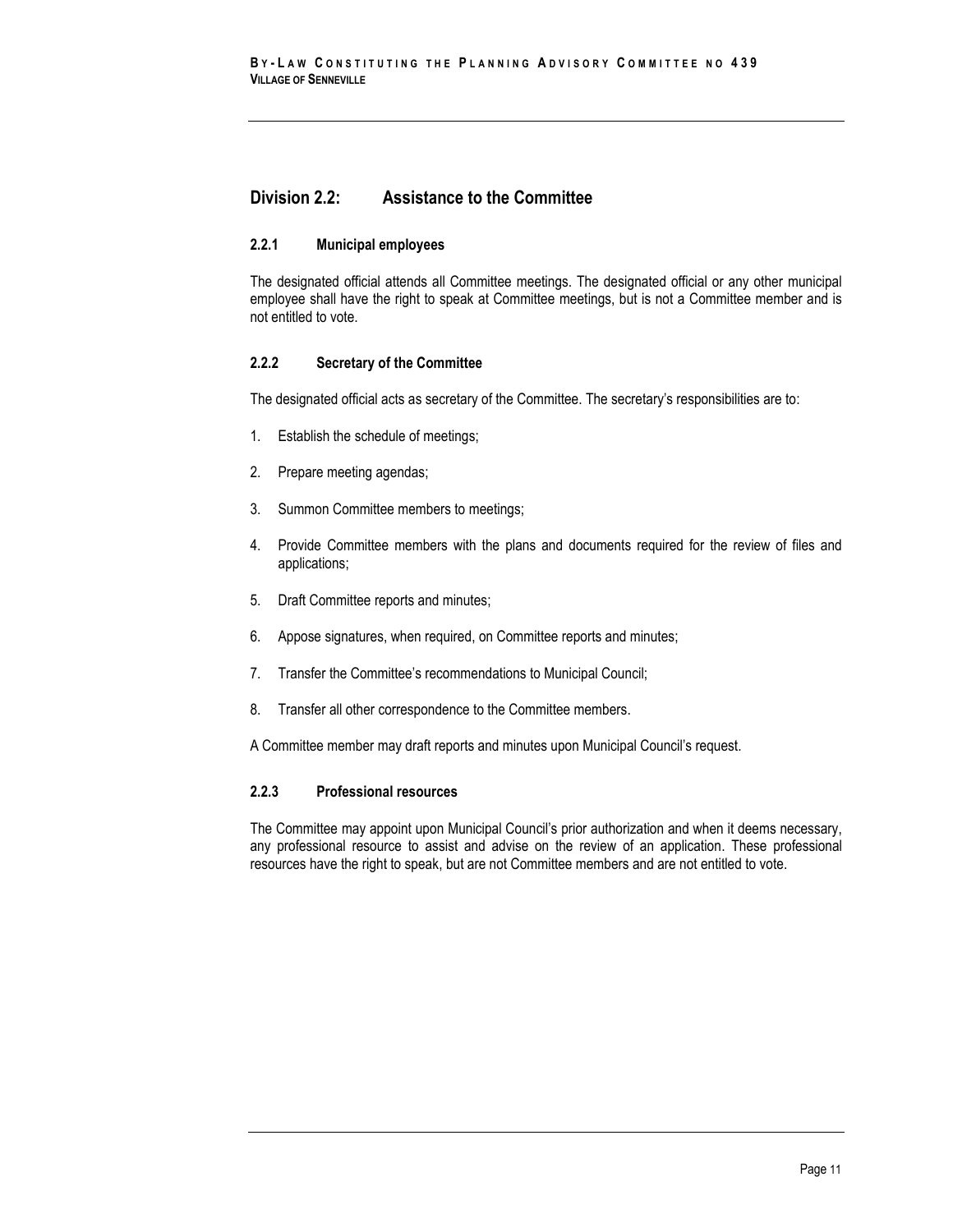## <span id="page-11-0"></span>**Division 2.3: Composition of the Committee**

#### <span id="page-11-1"></span>**2.3.1 Number of members**

The Committee consists of 7 members, named by resolution of Municipal Council, including:

- 1. Two (2) members of Municipal Council;
- 2. Five (5) residents of the territory of the Village of Senneville.

Council may designate two (2) substitute members, one being the Mayor and the other an elected officer. They may sit at the committee meeting in the absence of a regular member. At any committee meeting, the resident members must form a majority.

\_\_\_\_\_\_\_\_\_\_\_\_\_\_\_\_\_\_\_\_\_\_\_\_\_\_\_\_\_\_\_\_\_\_\_\_\_\_\_\_\_\_\_\_ Modified by Bylaw no. 439-1 in force on May 6, 2015.

#### <span id="page-11-2"></span>**2.3.2 Selection of resident members**

The selection of resident members making up the Committee is carried out by public notice transmitted to the residents by newsletter (at all known addresses) and published on the municipal internet site and billboards. The choice of members is made at the discretion of Municipal Council and they are named by resolution.

\_\_\_\_\_\_\_\_\_\_\_\_\_\_\_\_\_\_\_\_\_\_\_\_\_\_\_\_\_\_\_\_\_\_\_\_\_\_\_\_\_\_\_\_ Modified by Bylaw no. 439-1 in force on May 6, 2015.

#### <span id="page-11-3"></span>**2.3.3 Term of member mandates**

The term of mandates of Committee members is set at 2 years from the date of the resolution of the Municipal Council. The mandate of members can be renewed by resolution of Municipal Council for a maximum period of 2 years.

#### <span id="page-11-4"></span>**2.3.4 Replacement of a member**

The Municipal Council may replace a Committee member in the case of passing, resignation, incapacity or inability to carry out functions or in the case of three (3) consecutive absences without a valid reason and without informing the Committee's secretary in advance. When a member is no longer a resident, he/she can no longer be a Committee member.

The Municipal Council may at any time revoke the mandate of a Committee member.

In such case, the Municipal Council must name, by resolution, another person for the duration of the vacancy's mandate.

When a Committee member is named as a municipal councillor, he/she ceases to be a member of the said committee when his/her mandate ends or when he/she is declared incapable of being a member of the Municipal Council.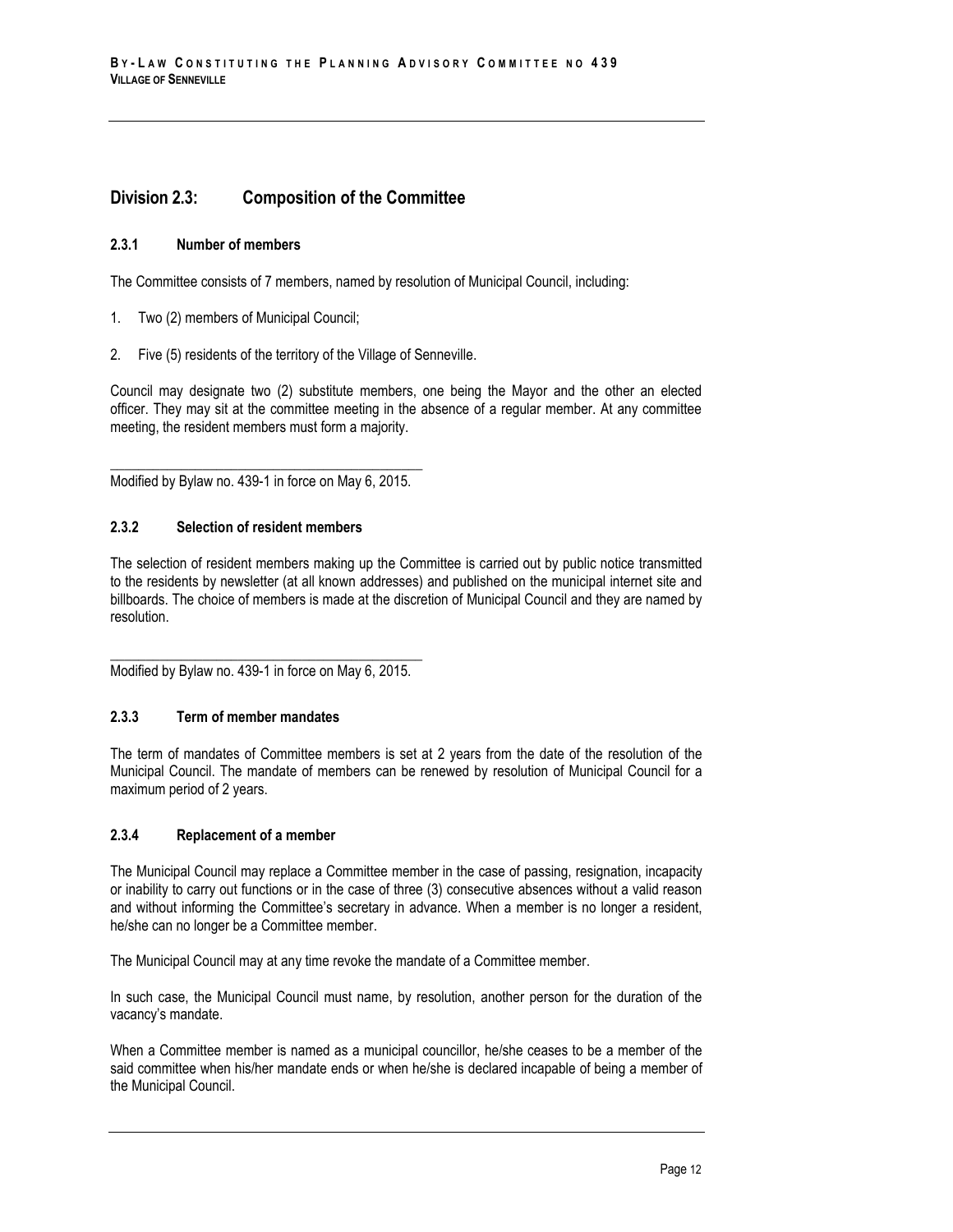#### <span id="page-12-0"></span>**2.3.5 Member remuneration**

Committee members do not receive any remuneration. They may however receive an attendance allowance set by Municipal Council.

The present section does not apply to Committee members who are also members of the Municipal Council.

### <span id="page-12-1"></span>**Division 2.4: Functioning of the Committee**

#### <span id="page-12-2"></span>**2.4.1 Quorum**

Quorum of the Committee is set at 5 members. At all times, quorum must be composed of a majority of resident members.

If quorum is not attained within 30 minutes of the beginning of the meeting, the meeting is to be declared as being cancelled. Upon confirmation of default of quorum, the Committee's secretary must summon another meeting.

Should the departure of a member during the meeting result in the loss of quorum or should a member have declared his/her interest for an application, the remaining members must adjourn the meeting. The Committee's secretary must summon the members at a later date so that the works may resume.

#### <span id="page-12-3"></span>**2.4.2 Declaration of interest**

A member must refrain from participating in any activity that is incompatible with his/her functions, avoid conflicts of interest and prevent any situation that is likely to cast doubt on his/her objectivity or impartiality.

A member must declare all conflicts of interest in an application submitted to the Committee. During review of the application, the member having an interest shall withdraw from the meeting and cannot participate in the Committee's discussions and recommendations on the matter of this application. The declaration of interest and the member's withdrawal must be recorded in the meeting minutes by the meeting secretary.

A member is presumed to have interest and must withdraw in any of the following cases (not a limitative list):

- 1. He/she has received a mandate from the applicant relating to the submitted application or project;
- 2. He/she has a personal, pecuniary or professional interest in the application being accepted or refused, or in the project being approved or rejected;
- 3. The applicant, upon application, has retained the member's professional services relating to other projects;
- 4. He/she or his/her spouse is a direct or indirect family member;
- 5. He/she is an applicant or member or employee of an organization or company submitting an application.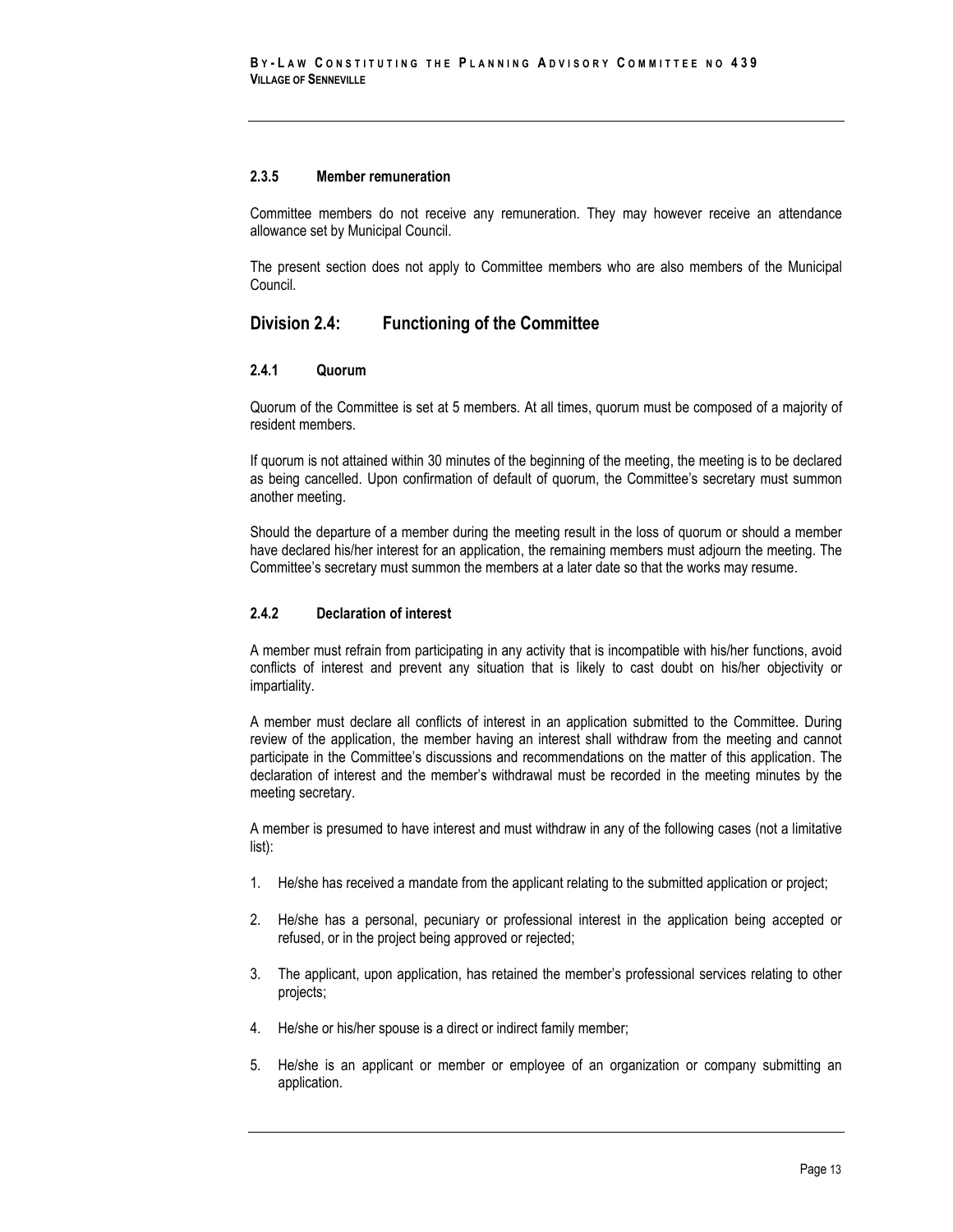#### <span id="page-13-0"></span>**2.4.3 Committee chairperson**

The members designate a meeting chairperson amongst themselves, by a majority of Committee members. The chairperson is named for two (2) years or said role expires at the end of his/her mandate as a member. The chairperson's mandate may be renewed.

#### <span id="page-13-1"></span>**2.4.4 Committee vice-president**

Members designate a meeting vice-president amongst themselves, by a majority of Committee members. The vice-president's is named for (2) years or said role expires at the end of his/her mandate as a member. The vice-president's mandate may be renewed.

In the absence of the chairperson during a Committee meeting, the vice-president assumes the Committee chair during this meeting.

#### <span id="page-13-2"></span>**2.4.5 Member voting**

Committee recommendations are adopted by the majority of members present. In the case of a tied vote on a recommendation, this recommendation will be deemed to be negative.

Each member present is entitled to vote and must exercise this vote for each of the applications submitted, except in the case of conflicts of interest. Only the chairperson may abstain from voting. The chairperson does not have a preponderant vote in the case of a tied vote.

#### <span id="page-13-3"></span>**2.4.6 Confidentiality of applications**

Committee members and persons assisting the Committee's work shall maintain confidentiality of information, documents and discussions taking place during the meeting.

Committee members and persons assisting the Committee's work shall maintain confidentiality of information and documents transferred for review.

Committee members and persons assisting the Committee's work shall not use data, information or knowledge made available to them, for their own benefit or that of a third party.

#### <span id="page-13-4"></span>**2.4.7 Presence of applicants**

The Committee may ask that the applicant be present at the meeting. However the applicant is not obliged to attend the Committee meeting.

When the applicant is present at the meeting, he/she must withdraw before the beginning of the Committee's deliberations and its recommendation on the application.

#### <span id="page-13-5"></span>**2.4.8 Summon for meetings**

Committee meetings are summoned when required. A notice of summon must be sent to members at least 2 days before the holding of a meeting or the continuation of works in the case of an adjourned meeting.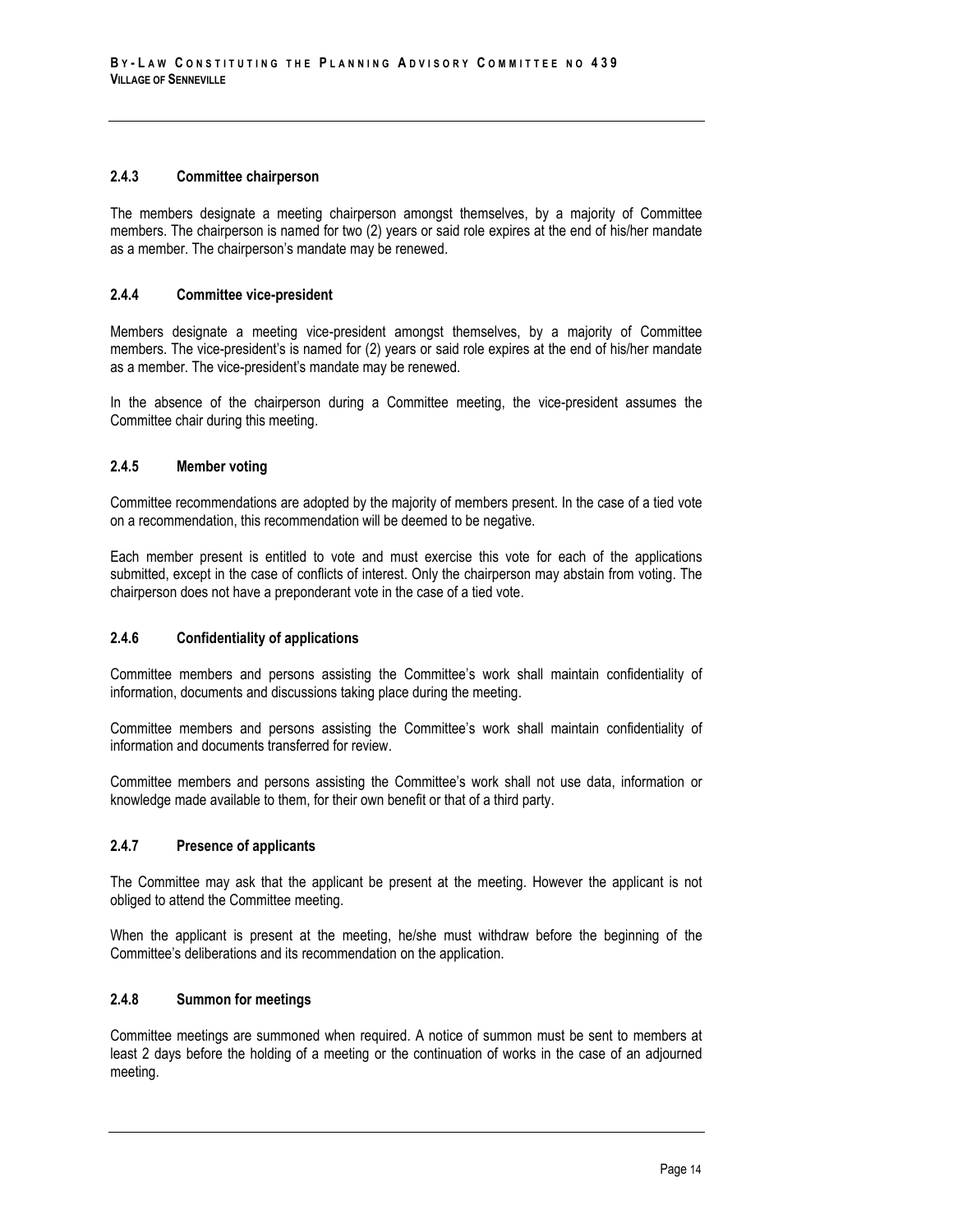#### <span id="page-14-0"></span>**2.4.9 Holding of meetings**

The general rules relating to the holding of meetings are the following:

- 1. Meetings are presided by the Committee chairperson or in his/her absence, by the vice-president;
- 2. In the absence of the chairperson or vice-president, the Committee meeting may be held, but only following a unanimous vote by the members present. In this case, the members attending, designate a substitute meeting chairperson by unanimous vote. Otherwise, the secretary must summon another meeting at a later date;
- 3. Committee meetings are held behind closed doors;
- 4. Committee members may request that municipal employees and professional resources withdraw themselves from the meeting so that the discussion may continue in private;
- 5. In addition to the applications included in the agenda, an application may be added to the agenda with the approval of a majority of the members present;
- 6. Following discussions, the Committee issues a favourable or unfavourable recommendation for the application. This recommendation may include the Committee's comments. In the case of an unfavourable recommendation, the latter must be justified;
- 7. Committee members may adjourn a meeting and defer the recommendation for an application to a subsequent meeting;
- 8. The meeting minutes must be adopted at a subsequent meeting by the members present at the meeting in question. Once adopted, the chairperson and the secretary will sign the minutes.

#### <span id="page-14-1"></span>**2.4.10 Committee expenses**

The Municipal Council may make available to the Committee, the necessary funds for the carrying out of its responsibilities.

#### <span id="page-14-2"></span>**2.4.11 Rules for internal governance**

The Committee may establish rules of internal governance as required for its functioning, in conformity with the present by-law and with the *Land Use Planning and Development Act,* RSQ, c A-19.1.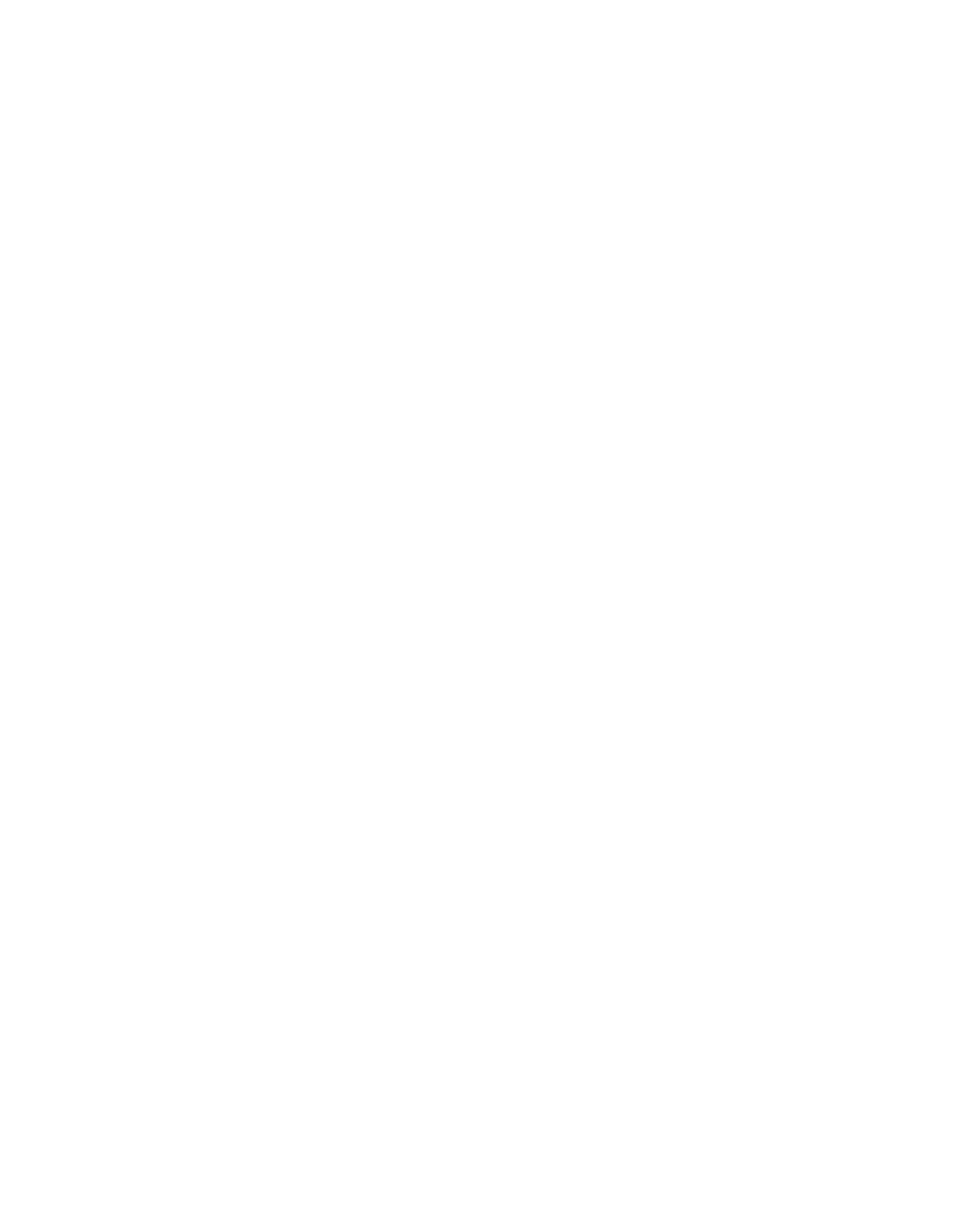**B Y - L A W C O N S T I T U T I N G T H E P L A N N I N G A D V I S O R Y C O M M I T T E E N O 439 VILLAGE OF SENNEVILLE**

**Chapter 3 : [Final Provisions](#page-16-1)**



# **BY - L A W C O N S T I T U T I N G T H E PL A N N I N G AD V I S O R Y C O M M I T T E E N <sup>O</sup> 4 3 9**

## <span id="page-16-0"></span>**CHAPTER 3:**

<span id="page-16-1"></span>**Final Provisions**